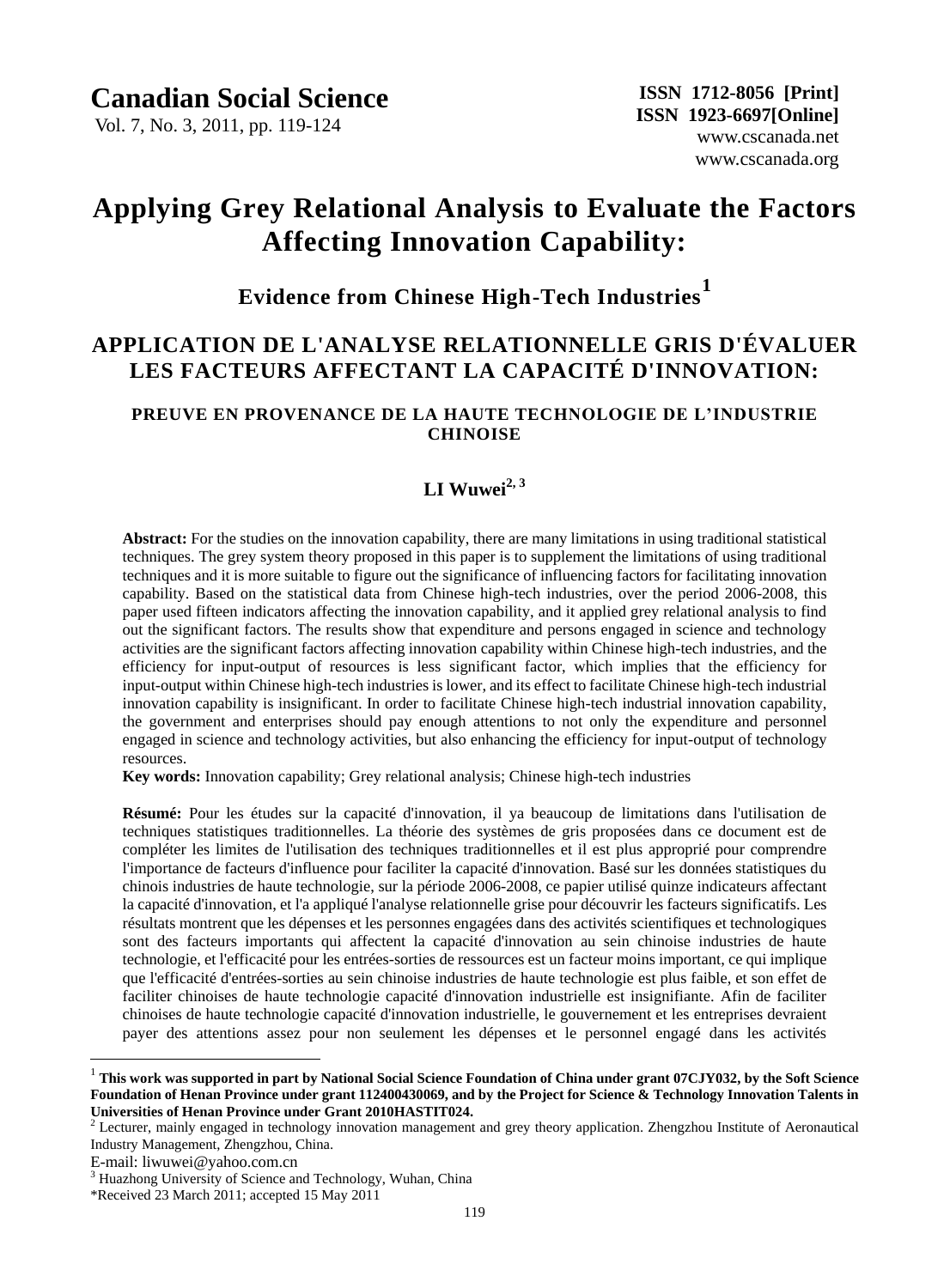scientifiques et technologiques, mais aussi améliorer l'efficacité des entrées-sorties de ressources technologiques.

**Mots clés:** La capacité d'innovation; Gris analyse relationnelle; De la haute technologie de l'industrie chinoise

 **DOI:** 10.3968/j.css.1923669720110703.019

## **INTRODUCTION**

Ample theories and empirical studies provided a lot of evidence that innovation capability from high-tech industries in one country will enhance the national innovation capability. In this regard, the relevant issues on exploring the influencing factors for facilitating innovation capability has been attracted enough attentions of government officers and scholars. In the firm level, some scholars established some indicators for assessing the innovation capability (XIA, 2005), and in the industrial level, particularly in high-tech industrial level, less research on evaluating the innovation capability is found, a minority of research related assessing the efficiency for innovation in industrial level used input indicators and output indicators to estimate the innovation efficiency of each industry. As for the influencing factors for facilitating innovation capability in Chinese high-tech industries and assessing the significance of each influencing factor, less corresponding research was found.

With the rapid growth of Chinese economy, Chinese industrial innovation has been attracted attentions of scholars from many counties and regions all over the world. Generally, As for the relevant research on innovation for the Chinese high-tech industries, there are two directions: a) the research on the relationship between innovation performance and technological channels, such as FDI, exports, imports, and so on (LIU, Buck T., 2007); b) the research on the efficiency for innovation of industries (LI, 2009).

Previous research techniques used frequently on the related studies were the factor analysis and regression analysis, OLS with fixed effects and OLS with random effects methods. Multivariate statistical methods need a large of number of data to analyze, and the distribution of the data must be the normal distribution. However, traditional multivariate statistical methods could have a hard time obtaining a persuasive explanation. According to what was mentioned above, multi-attribute method may be used to solve the problems (Felix T. CHAN S., CHUNG S. H., 2005). In order to supplement the limitations from the research methods above, this paper proposes using grey relational analysis to evaluating the influencing factors in facilitating innovation capability within Chinese high-tech industries. The grey system theory proposed by Deng has been extensively applied in a lot of fields and get excellent performance, such as financial institutions, advertising agencies, management (KUNG, CHENG, 2004; LIN, HSU P. F., 2001; LIN, YANG, 1999; TU, LIN, FANG, 2001), and so on.

This paper was organized as follows: The introduction was followed by a brief discussion of the theory of innovation in industry level. In section 2 the research design, including research variables and data procuring were given. In section 3 the methodology was provided. In section 4 the empirical results were given, In section 5 some conclusions with valuable advices were put forward.

# **1. RESEARCH DESIGN**

#### **1.1 Research Variables**

There were many indicators used by scholars to evaluate innovation capability for enterprises level, and there were less studies on evaluating the innovation capability for industries level, and there were three types indicators for evaluate innovation capability for enterprises, such as input indexes, output indexes, efficiency indicators, and so on. This paper used three above types of indicators affecting innovation capability in Chinese high-tech industries, as for the detailed information of indicators, please refer to Table 1.

#### **1.2 Data Procuring**

According to the classed criteria from the China Statistics Yearbook on High Technology Industry, the high-tech industries mainly include five general industries, such as manufacture of medicines, manufacture of aircrafts and spacecrafts, manufacture of electronic equipment and communication equipment, manufacture of computers and office equipments, manufacture of medical equipments and measuring instrument. In order to enhance the accuracy of the research results, this paper applied the relevant statistical data of five general high-tech industries, over the period 2006-2008. All the data came from China Statistics Yearbook on High Technology Industry. Due to the limitation of the length of this paper, the correlative original data was omitted.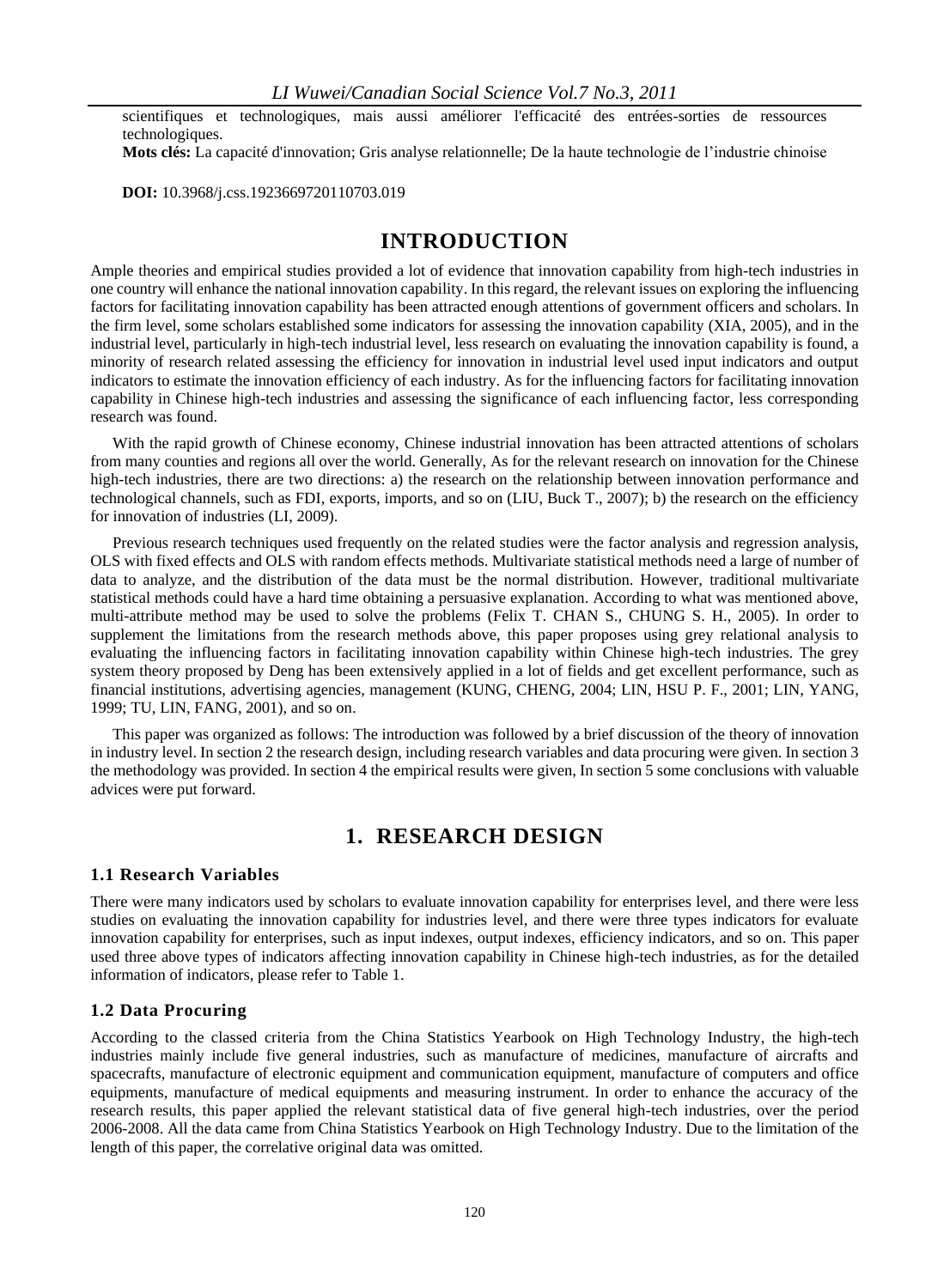# **2. METHODOLOGY**

The methodology used in this paper was grey relational analysis, which is a quantitative analysis to explore the similarity and dissimilarity among factors in developing dynamic process (DENG, 1989). The theory proposes a dependence to measure the correlation degree of factors, the more similarity develop, the more factors correlate. It uses the grey relational grade to measure the relation degree of factors. The related methods and theories of the grey relational analysis were described as follows:

| Table 1: The Synthetic Weighing of Three Years, 2006-2008 (takes mean) |
|------------------------------------------------------------------------|
|------------------------------------------------------------------------|

|          | Synthetic effect weighing                                                        | Year<br>2006 | Year<br>2007 | Year<br>2008 | <b>Total</b><br>period | Rank           |
|----------|----------------------------------------------------------------------------------|--------------|--------------|--------------|------------------------|----------------|
| $X_1$    | Funds for S&T activities                                                         | 0.3191       | 0.327        | 0.3407       | 0.3289                 | 1              |
| $X_2$    | Intramural expenditure for R&D                                                   | 0.3185       | 0.3259       | 0.3357       | 0.3267                 | $\overline{c}$ |
| $X_3$    | Expenditure on technical renovation                                              | 0.1649       | 0.1904       | 0.2883       | 0.2145                 | 11             |
| $X_4$    | Expenditure on technology import                                                 | 0.3080       | 0.3081       | 0.3152       | 0.3104                 | 5              |
| $X_5$    | Expenditure on technology absorption                                             | 0.2862       | 0.2643       | 0.2866       | 0.2790                 | 6              |
| $X_6$    | Expenditure on purchase of domestic technology                                   | 0.2095       | 0.1495       | 0.1817       | 0.1802                 | 14             |
| $X_7$    | Personnel for scientific and technologic (S&T) activities                        | 0.3108       | 0.3083       | 0.3387       | 0.3193                 | 4              |
| $X_8$    | Scientists and engineers in S&T personnel                                        | 0.3149       | 0.3135       | 0.3421       | 0.3235                 | 3              |
| $X_9$    | Scientists and engineers to personnel for S&T activities ratio                   | 0.2247       | 0.1852       | 0.2091       | 0.2063                 | 12             |
| $X_{10}$ | Sales revenue from new products to funds for S&T activities ratio                | 0.2446       | 0.2608       | 0.1869       | 0.2308                 | 10             |
| $X_{11}$ | Sales revenue from new products to personnel for S&T activities<br>ratio         | 0.2542       | 0.2564       | 0.1862       | 0.2323                 | 8              |
| $X_{12}$ | Owning inventive patent to funds for S&T activities ratio                        | 0.1723       | 0.1302       | 0.1077       | 0.1367                 | 15             |
| $X_{13}$ | Owning inventive patent to personnel for S&T activities ratio                    | 0.1533       | 0.221        | 0.218        | 0.1974                 | 13             |
| $X_{14}$ | Industrial output value of new products to funds for S&T activities<br>ratio     | 0.2453       | 0.2636       | 0.1856       | 0.2315                 | 9              |
| $X_{15}$ | Industrial output value of new products to personnel for S&T<br>activities ratio | 0.2546       | 0.2585       | 0.1872       | 0.2334                 | 7              |

(1) The basic model of grey systems theory. The original series formed by  $P(X)$  is:<br>  $x_i = (x_i(1), x_i(2), x_i(3), \dots, x_i(k)) \in X$  (1)

$$
x_i = (x_i(1), x_i(2), x_i(3), \cdots, x_i(k)) \in X
$$

Before calculating the grey relational grade, we must perform data processing (Hsia K. H., CHEN M.Y., CHANG M.C., 2004), which is called grey relational generating. So, the series data can be treated with the following three situations and the linearity of normalization to avoid distorting the normalized data.

If the expectancy is larger-the-better, then it can be expressed as follows:

$$
x_i^*(k) = \frac{x_i^{(0)}(k) - \min x_i^{(0)}}{\max x_i^{(0)}(k) - \min x_i^{(0)}(k)}
$$
(2)

If the expectancy is smaller-the-better, then it can be expressed by

$$
x_i^*(k) = \frac{\max_{i} (0)}{\max_{i} x_i^{(0)}(k) - \min_{i} x_i^{(0)}(k)} \tag{3}
$$

If the expectancy is nominal-the-better, then the target value can be expressed by

$$
x_i^{(0)}(k) = 1 - \frac{|x_i^{(0)}(k) - OB|}{\max\{\max x_i^{(0)}(k) - OB, OB - \min x_i^{(0)}(k)\}}
$$
(4)

Where

*k*  $x_i^{(k)}$ : values generated from grey relational generating operation;

 $\min x_i^{(0)}(k)$ : The minimum value of  $x_i^{(0)}(k)$  or the smallest factor in the *i* th sequence;  $\max_{i}^{(0)}(k)$ : The maximum value of  $x_i^{(0)}(k)$  or the largest value in the *i* th sequence;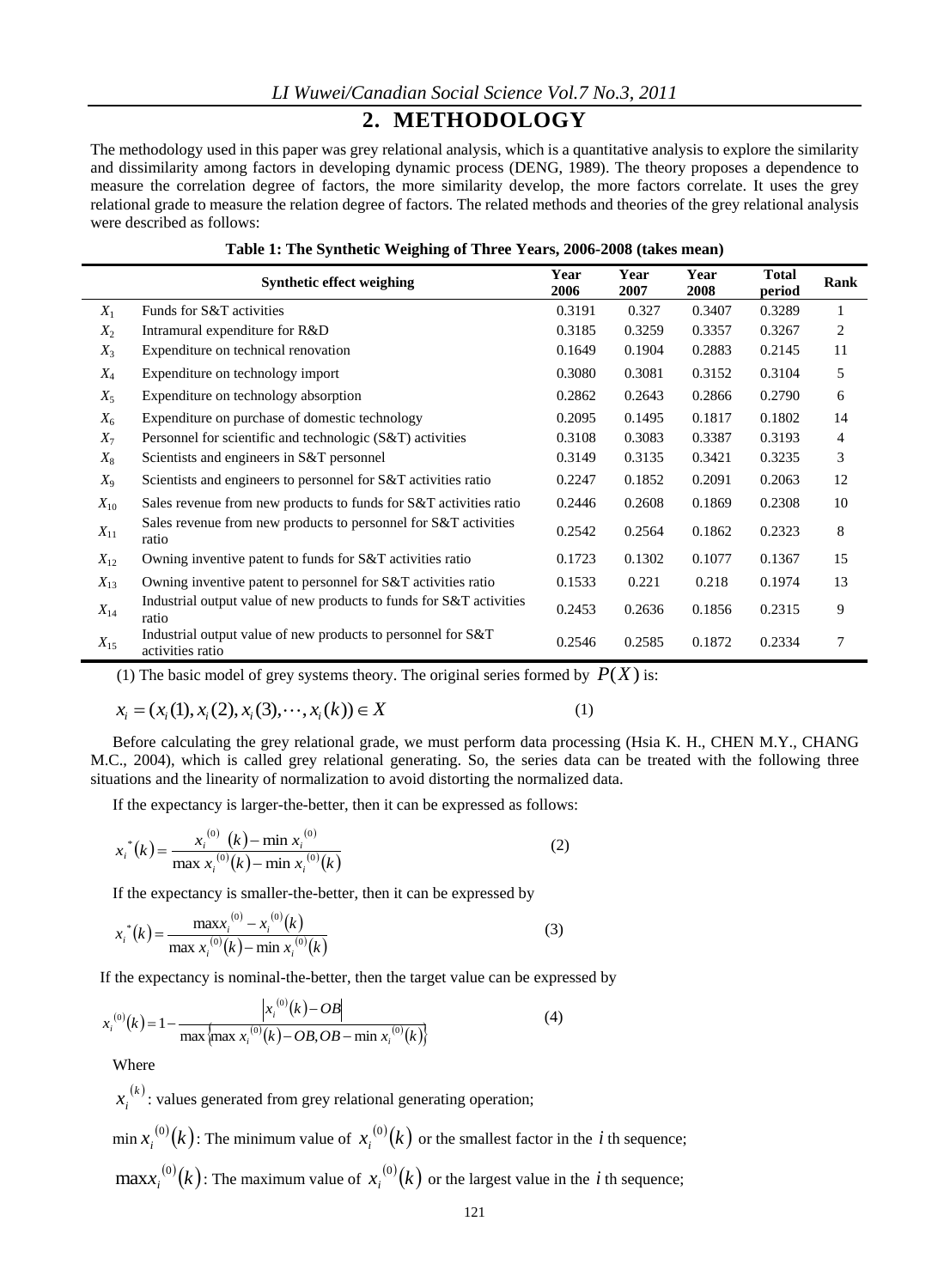: The chosen value of  $x_i^{(0)}(k)$  or the chosen value in the *i* th sequence.

(2) Grey relational grade. In the grey relational space which is denoted by  $\{P(X),\Gamma\}$ , the sequence  $x_i(k) = (x_i(1), x_i(2), \dots, x_i(k)) \in X$  exits, the grey relational coefficient are  $\gamma(x_0(k), x_i(k))$  and expressed as follows:

Partial analysis: When there is only a sequence  $x_0(k)$  to be the reference sequence and the others are comparable sequence, the definition of the grey relational grade is as follows:

uence, the definition of the grey relational grade is as follows:  
The grey relational grade 
$$
\Gamma_{0i} = \Gamma(x_0(k), x_i(k)) = \frac{\overline{\Delta}_{max} - \overline{\Delta}_{0i}}{\overline{\Delta}_{max} - \overline{\Delta}_{min}}
$$
, (5)

Where:

a)  $x_0$  represents referable sequence,  $x_i$  represents comparable sequence.

b) 
$$
\overline{\Delta}_{0i} = ||x_{0i}||_{\rho} = \left(\sum_{k=1}^{n} [\Delta_{0i}(k)]^2\right)^{\frac{1}{2}}
$$
.

c)  $\Delta_{0i} = ||x_0(k) - x(k)||$ : The  $(k)$  difference's absolute value between  $x_0$  and  $x_i$ .<br>d)  $\Delta_{\min} = \bigvee_{j \in i}^{\min} \bigvee_{j \in i}^{\min} k ||x_0(k) - x_i(k)||$ .

d) 
$$
\Delta_{\min} = \bigvee_{j \in i}^{\min} \bigvee_{j \in i}^{\min} k \big\| x_0(k) - x_i(k) \big\|.
$$
  
e) 
$$
\Delta_{\max} = \bigvee_{j \in i}^{\max} \bigvee_{k}^{\max} k \big\| x_0(k) - x_i(k) \big\|.
$$

Global grey relational analysis: When sequence  $x_i(k)$  could be the referable sequence and others are the comparable sequences, the definition of the grey relational grade is as follows:

If max  $(x_i, x_j) = 1$ Δ  $\Delta$  $\Gamma_{ii} = \Gamma(x_i, x_j) = 1 - \frac{\Delta_{ij}}{\Delta_{ii}}$  $f_{ij} = \Gamma(x_i, x_j) = 1 - \frac{\Delta_{ij}}{\Delta_{ij}}$ , then is could be get  $m \times m$  grey relational grades  $r(x_i, x_j)$ , after putting all of the

grey relational grades in order, then we are in a position to get a  $m \times m$  matrix, it is called grey relational matrix R as follows:

| OB : The chosen value of $x_i^{(0)}(k)$ or the chosen value in the i th see                                                                                                                                                                                                                                                                                   |
|---------------------------------------------------------------------------------------------------------------------------------------------------------------------------------------------------------------------------------------------------------------------------------------------------------------------------------------------------------------|
| (2) Grey relational grade. In the grey relational space which<br>$k$ ) = $(x_i(1), x_i(2), \dots, x_i(k)) \in X$ exits, the grey relational coefficient a                                                                                                                                                                                                     |
| Partial analysis: When there is only a sequence $x_{0}(k)$ to be the ref<br>uence, the definition of the grey relational grade is as follows:                                                                                                                                                                                                                 |
| The grey relational grade $\Gamma_{0i} = \Gamma(x_0(k), x_i(k)) = \frac{\Delta_{\text{max}} - \Delta_{0i}}{\overline{\Delta}_{\text{max}} - \overline{\Delta}_{\text{min}}}$ ,                                                                                                                                                                                |
| Where:                                                                                                                                                                                                                                                                                                                                                        |
| a) $x_0$ represents referable sequence, $x_i$ represents comparable seque                                                                                                                                                                                                                                                                                     |
| b) $\overline{\Delta}_{0i} =   x_{0i}  _{\rho} = \left(\sum_{k=1}^{n} [\Delta_{0i}(k)]^2\right)^{\frac{1}{2}}$ .                                                                                                                                                                                                                                              |
| c) $\Delta_{0i} =   x_0(k) - x(k)  $ : The $(k)$ difference's absolute value betw                                                                                                                                                                                                                                                                             |
| d) $\Delta_{\min} = \bigvee_{i \in i}^{\min} \bigvee_{k}^{\min} k \ x_0(k) - x_i(k)\ .$                                                                                                                                                                                                                                                                       |
| $\Rightarrow \Delta_{\max} = \bigvee_{i \in i}^{\max} \bigvee_{k \in i}^{\max} k \, \ x_0(k) - x_i(k)\ $ .                                                                                                                                                                                                                                                    |
| Global grey relational analysis: When sequence $\,x_i(k)\,$ could be the re<br>uences, the definition of the grey relational grade is as follows:                                                                                                                                                                                                             |
| If $\Gamma_{ij} = \Gamma(x_i, x_j) = 1 - \frac{\Delta_{ij}}{\Delta}$ , then is could be get $m \times m$ grey rela                                                                                                                                                                                                                                            |
| relational grades in order, then we are in a position to get a $m \times m$<br>OWS:                                                                                                                                                                                                                                                                           |
| $R = \begin{bmatrix} \Gamma_{11} & \Gamma_{12} & \Gamma_{13} & \cdots & \Gamma_{1m} \\ \Gamma_{21} & \Gamma_{22} & \Gamma_{23} & \cdots & \Gamma_{2m} \\ \Gamma_{31} & \Gamma_{32} & \Gamma_{33} & \cdots & \Gamma_{3m} \\ \vdots & \vdots & \vdots & \ddots & \vdots \\ \Gamma_{m1} & \Gamma_{m2} & \Gamma_{m3} & \cdots & \Gamma_{mm} \end{bmatrix}$<br>(6) |
| After getting the matrix model, every element is the weighting of g<br>ghting is as follows:                                                                                                                                                                                                                                                                  |
| a) Getting the grey relational matrix $R$ ;                                                                                                                                                                                                                                                                                                                   |
| b) Calculating the characteristic weighting of the grey relational matri                                                                                                                                                                                                                                                                                      |
| c) Calculating the characteristic vector quantity $P$ and $P^{-1}$ , $RP = a$                                                                                                                                                                                                                                                                                 |
| d) Choose the largest characteristic vector corresponding to the l<br>ghting.                                                                                                                                                                                                                                                                                 |
| The weighting in terms of grey relational matrix could explain the sign<br>palization grey relational analysis to evaluate the influence degree of i                                                                                                                                                                                                          |
|                                                                                                                                                                                                                                                                                                                                                               |
| 122                                                                                                                                                                                                                                                                                                                                                           |

After getting the matrix model, every element is the weighting of grey relational grade and the method of getting weighting is as follows:

b) Calculating the characteristic weighting of the grey relational matrix  $R$ ;

c) Calculating the characteristic vector quantity  $P$  and  $P^{-1}$ ,  $RP = diag\{\lambda_1, \lambda_2, \lambda_3, \cdots, \lambda_m\}$ 

c) Calculating the characteristic vector quantity P and  $P^{-1}$ ,  $RP = diag\{\lambda_1, \lambda_2, \lambda_3, \dots, \lambda_m\};$ <br>d) Choose the largest characteristic vector corresponding to the largest value  $\lambda_{\text{max}}$ , and the value  $\lambda_{\text{max}}$  is the weighting.

The weighting in terms of grey relational matrix could explain the significant evaluation in a system, this paper applied globalization grey relational analysis to evaluate the influence degree of influencing factors.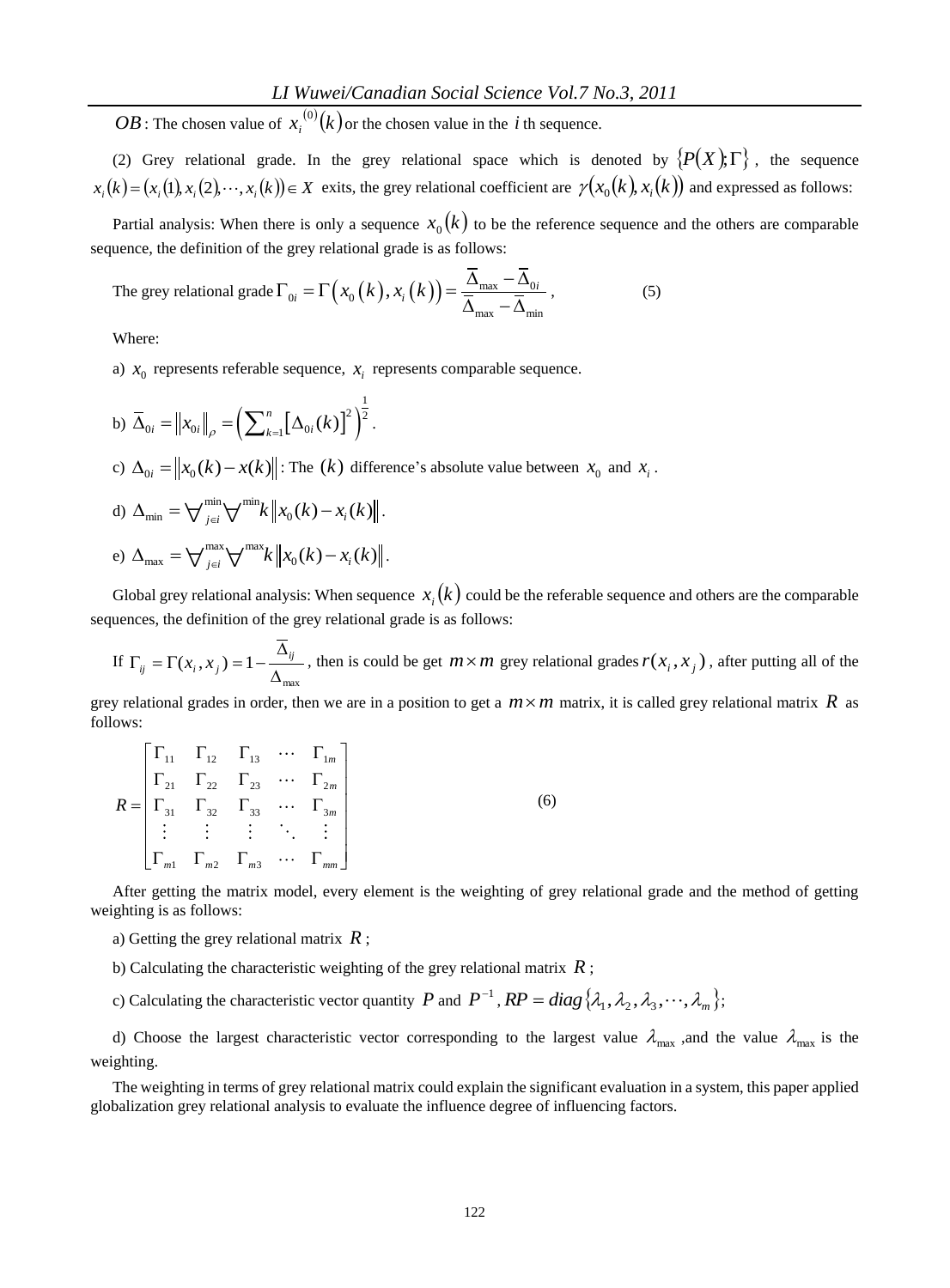## **3. EMPIRICAL RESULTS**

In order to explore the relationship between influencing factors and innovation capability in Chinese high-tech industries, this paper employed grey relational analysis to evaluate the significant degree of influencing factors. Before calculating the grey relational grade, this paper performed data pre-processing in order to make sure how to deal with each variable data. The selected fifteen indicators using the expectancy were larger-the-better effect. Based on the grey relational analysis discussed in this paper, this paper employed a program by using Matlab toolbox programming language in windows platform. Then we could get three  $15\times15$ 's grey relational matrix, Due to the length of this paper, the grey relational matrices for the data in the year 2006 was reported in appendix A, the grey relational matrices for the data in the year 2007 and 2008 were omitted. This paper calculated the weighting  $\lambda$  of grey relational matrix and the corresponding characteristic vector of largest weighting. The characteristic vector is considered as weighting of each variable.

After taking means for the weighting of each indicators, over the period 2006-2008, we could get the top eight indicators affecting the innovation capability as follows: funds for  $S&T$  activities  $(X_1)$ , intramural expenditure for  $R&D$  $(X_2)$ , scientists and engineers in S&T personnel  $(X_8)$ , personnel for scientific and technologic (S&T) activities  $(X_7)$ , expenditure on technology import  $(X_4)$ , expenditure on technology absorption  $(X_5)$ , industrial output value of new products to personnel for  $S\&T$  activities ratio( $X_{15}$ ) sales revenue from new products to personnel for  $S\&T$  activities ratio  $(X_{11})$ .

## **CONCLUSIONS**

This paper used fifteen influencing factors as research variables and through the globalization grey relational analysis to find out the significant influencing factors affect facilitating the innovation capability of Chinese high-tech industries, over the period 2006-2008. The descriptions of research results were as follows:

Firstly, through using globalization grey relational analysis, the research results showed that the top five affect facilitating innovation capability of Chinese high-tech industries of fifteen influencing factors are: funds for S&T activities  $(X_1)$ , intramural expenditure for R&D  $(X_2)$ , scientists and engineers in S&T personnel  $(X_8)$ , personnel for scientific and technologic (S&T) activities  $(X_7)$ , expenditure on technology import  $(X_4)$ . So, we could find that human resources and expenditure on science and technology are the most significant influencing factors for facilitating innovation capability within Chinese high-tech industries. Therefore, in order to facilitate innovation capability within Chinese high-tech industries, it is suggested to promote the input resources on scientists and technicians and expenditure on science and technology activities. Government and enterprises should provide the guarantee for expenditure input, what is more, government and enterprises should establish effective mechanism for attracting and reserving person with strong skill capability, particularly those with core technology and capability.

Secondly, through the research results, we could find that input-output efficiency indicators, such as sales revenue from new products to funds for S&T activities ratio, owning inventive patent to funds for S&T activities ratio, owning inventive patent to personnel for S&T activities ratio, industrial output value of new products to funds for S&T activities ratio, industrial output value of new products to personnel for S&T activities ratio, etc, were insignificant influencing factors for facilitating innovation capability of Chinese high-tech industries. It is shown that the input-output efficiency within Chinese high-tech industries is lower, which did not make great contribution to facilitate innovation capability within Chinese high-tech industries. So, the problems of increasing the efficiency of input-output should attract more attentions of Chinese government officers and scholars, because the efficiency of input-output will not be another significant influencing factor until its efficiency is larger. In addition, we could find that grey system theory is suitable for evaluating the relationship between influencing factors and innovation capability and is an important technique for government and scholars to find out the more objective and successful influencing variables.

#### **Appendix A. Grey Relational Grade Matrix for the İndicators in Year 2006**

R=[1.0000 0.9729 0.4385 0.9361 0.7902 0.4743 0.9242 0.9533 0.3932 0.3890 0.4153 0.2843 0.2105 0.3907 0.4175;

0.9729 1.0000 0.4244 0.9445 0.7665 0.4588 0.9061 0.9308 0.4021 0.4053 0.4316 0.2797 0.2110 0.4071 0.4338;

0.4385 0.4244 1.000 0.3898 0.5671 0.6145 0.4836 0.4622 0.2288 0.0000 0.0336 0.1822 0.1991 0.0031 0.0354;

0.9361 0.9445 0.3898 1.0000 0.7327 0.4225 0.8931 0.9161 0.3645 0.3878 0.4112 0.2567 0.1717 0.3895 0.4134;